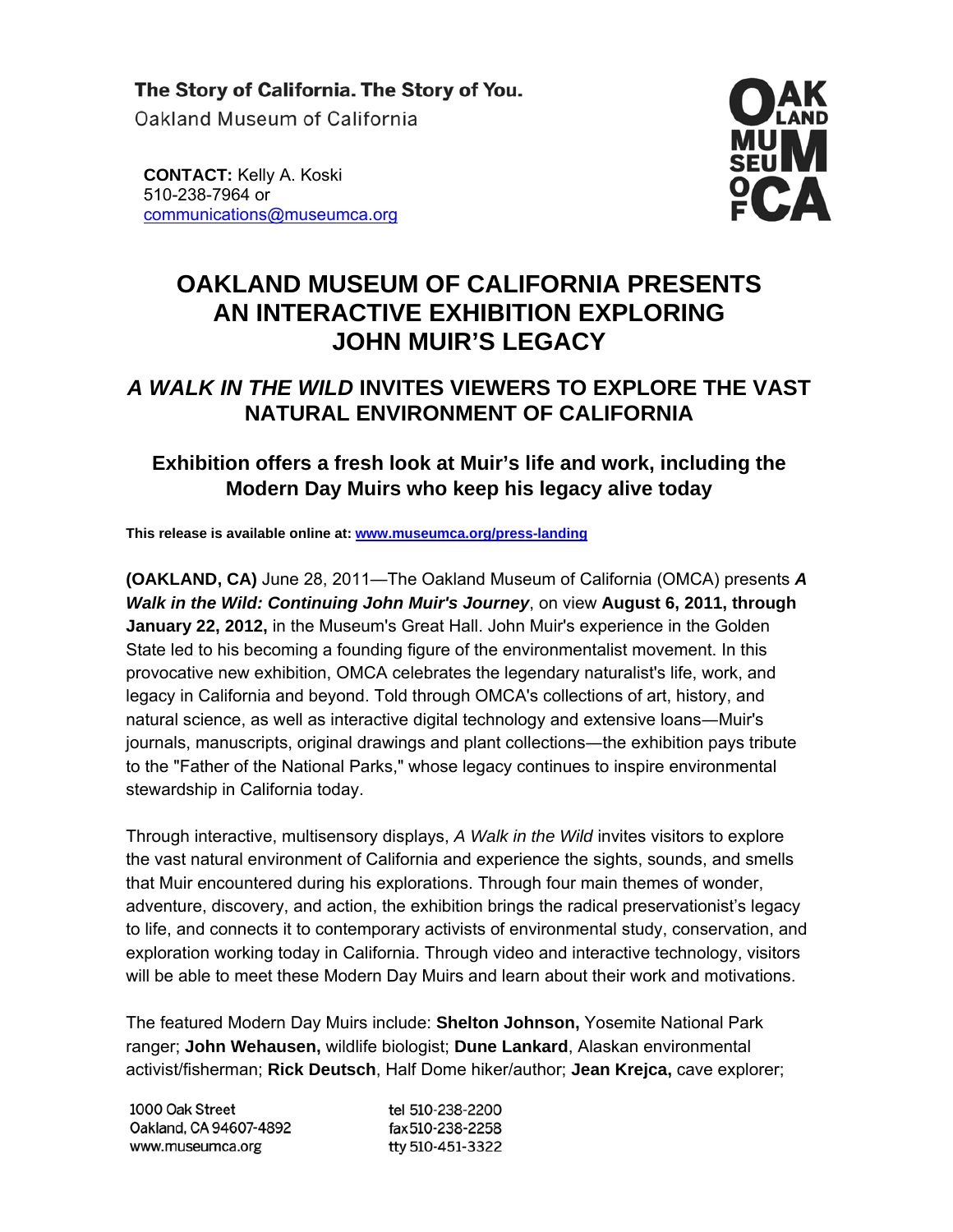Greg Stock, Yosemite National Park geologist; **Steve Sillett,** redwood canopy researcher; **Tori Seher,** Yosemite National Park bear biologist and Alcatraz bird biologist; and **Kemba Shakur,** tree planter for Oakland Relief.

"This incredible exhibition explores the abundance of California's natural treasures through the lens of John Muir—the radical environmentalist who adopted this state as his own," says OMCA Executive Director Lori Fogarty. "This is a fitting story for OMCA to tell as it utilizes our multidisciplinary collection focus and reinforces our dedication to telling the many stories of California. With its interactive approach, *A Walk in the Wild* provides an exciting primer to what visitors can expect with the reopening of our transformed Gallery of California Natural Sciences in June 2012."

Simulation activities featured throughout the exhibition allow visitors to travel alongside Muir during his many explorations. From the ability to enter a giant hollow Sequoia tree in Yosemite, and see and smell the burnt embers of the forest burning around you to testing your skills at glacier and crevasse leaping in Alaska to following Muir's trek from Yosemite to Mount Whitney on Google Earth to the ability to take a simulated photograph of yourself mountaineering, *A Walk in the Wild* offers many opportunities to learn about Muir's legacy and bring out the John Muir in you.

"This exhibition is filled with wonder and discovery," says guest curator Dorris Welch. "We all have many things to learn from John Muir's legacy. To be able to honor and bring John Muir's legacy into a modern-day light is an extremely important thing," Welch says of the OMCA-exclusive show.

The exhibition features striking large-scale photographic murals by Steven Joseph showcasing the natural wonders of Muir's explorations and dramatic landscape paintings by William Keith and Thomas Hill, allowing visitors to explore the beautiful scenery that inspired John Muir. Through original artifacts on loan from the John Muir Papers, University of the Pacific, and the John Muir National Historic Site, visitors will be able to see Muir's journals and manuscripts where he cites the awe and wonder he experienced alone in nature—from the musical qualities of waterfalls, streams and rivers in Yosemite Valley to the majestic glacially sculpted granite landscapes he explored in the highest of the High Sierra. Visitors can also explore how the minimal gear Muir carried in the mountains compares to the elaborate mountaineering gear of today. The exhibition also features "Nature's Beloved Son," a print gallery highlighting Stephen Joseph's prints of Muir's original pressed plant collections, displayed with Muir's original plant collection herbarium sheets.

*A Walk in the Wild: Continuing John Muir's Journey* opens at the Oakland Museum of California on Saturday, August 6, 2011, and continues through January 22, 2012. The

| 1000 Oak Street        | tel 510-238-2200 |
|------------------------|------------------|
| Oakland, CA 94607-4892 | fax 510-238-2258 |
| www.museumca.org       | tty 510-451-3322 |